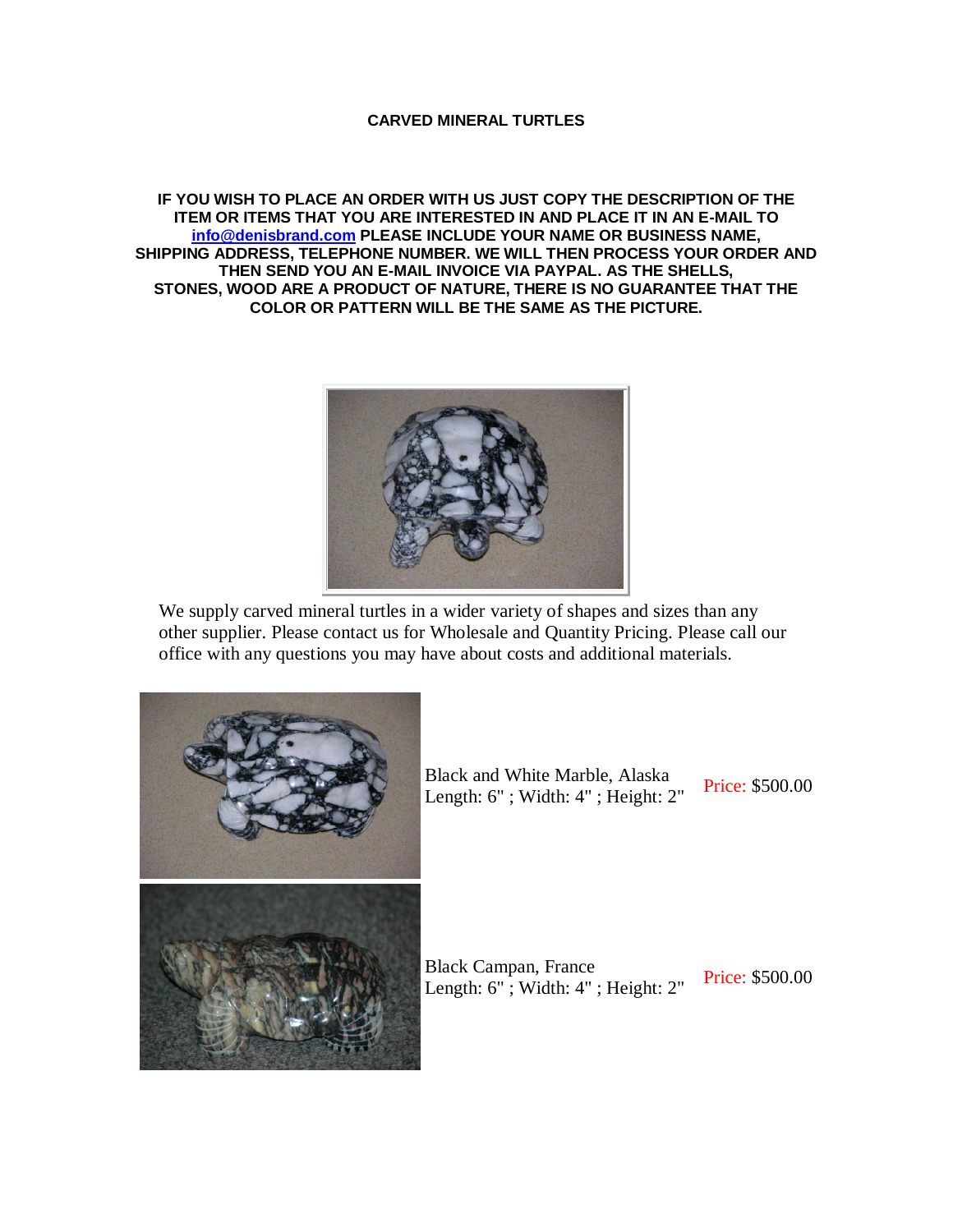

Crazy Lace Agate, Australia Length: 6"; Width: 4"; Height: 2" Price: \$600.00

Fossil Coral, Philippines Length: 5" ; Width: 3.5" ; Height: 2" Price: \$500.00

Fossil Coral, Philippines Length: 5" ; Width: 3.5" ; Height: 2" Price: \$500.00

Green Campan, France Length: 6"; Width: 4"; Height: 2" Price: \$500.00

Mahogany Obsidian, California<br>Length: 6" ; Width: 3.5" ; Height: 2" <sup>Price:</sup> \$500.00